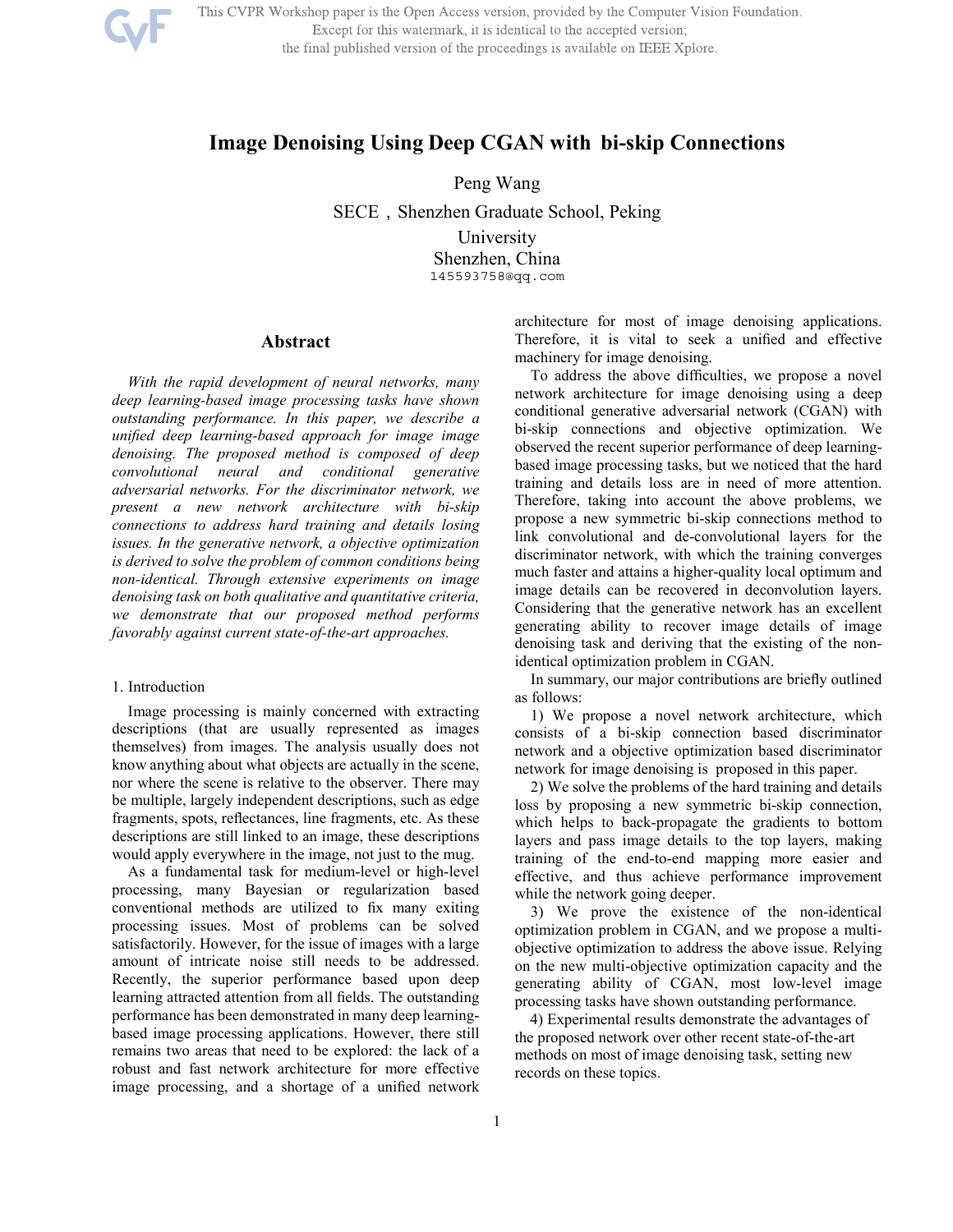## 2. Related Work

#### 2.1 Related Networks

The simple Encoder-Decoder model is mainly used to solve the problem of sequence to sequence conversion.

Image denoising is a challenging task that faces many problems in this area due to the lack of effective training data. The researchers proposed a "two-step" framework to train the noise distribution of the input image through GANs and generate rich training data using the generated noise samples. Based on which the denoising deep neural network was trained. The advantage of an auto encoder is that high-dimensional data can be converted to lowdimensional codes by training a multilayer network to reconstruct high-dimensional input vectors. That is, the features learned from networks are enough to describe the inputs. Based on this idea, some , such as Denoising Autoencoder (DAE) [1] and Variational Auto-encoder (VAE) [2] have been used in image restoration. While it is headscratching to extract proper features from blurred images.

easy. Sip-Net proposed by Mao [3] mainly focuses on image denoising and super-resolution. Deriving from U-Net, Skip-Net links convolutional and deconvolutional layers with skip-layer connections. Furthermore, Ulyano [4] points out that untrained deep convolutional generators can be used to replace surrogate natural prior (TV norm) with dramatically improved results. All of the above shows that encoder-decoder has the ability to recover inputs with learned features, which is useful for low-level image processing tasks.

#### 2.2 Conditional Adversarial Networks

Conditional Adversarial Networks are networks in which both the generator and discriminator are conditioned on some extra information. Isola[5], whose architecture is also known as pix2pix, proposed using cGAN in image-toimage translation. Unlike the vanilla version of GAN,  $cGAN$  learns a mapping from an observed image  $x$  and random noise z to the ground truth y with  $G: x, z \rightarrow y$ . In



 Figure 1. The framework of the proposed image processing adversarial networks, which gives an implementation of image denoising.

Image Priori-Based Method (BM3D) realizes the removal of unknown noise without training data by directly modeling noise images for image priori. At first, U-Net was proposed for image segmentation. It consists of a contracting path and an expansive path. The contracting path follows down sample steps and the expansive path follows up sample steps. Due to the symmetry of U-Net, it can localize the pixel, which makes features concatenating the cGAN architecture, the discriminator's job remains unchanged, but the generator not only fools the discriminator but also minimizes the divergence between the generated sample and the ground truth. As described above, the valuable insight of cGAN makes image-toimage translation more diverse and stable. Thus, some lowlevel image processing tasks, such as Kupyn [6] and Nah [7] use cGAN to deblur images in their models and output the very competitive results. Nah [7] proposes a multi-scale convolutional generator and presents the relative content loss to regularize the critic of cGAN. Kupyn et al. [6]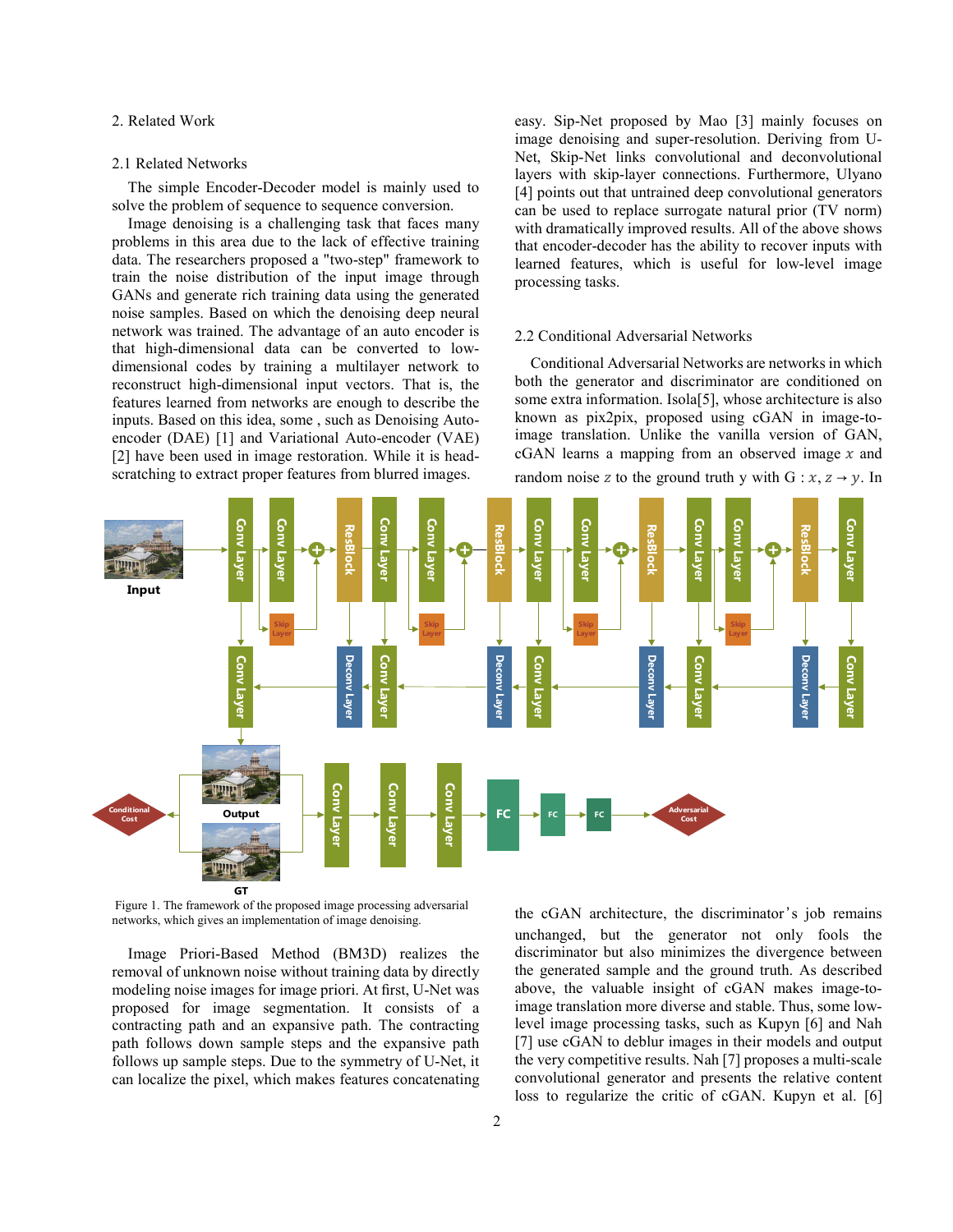introduce perceptual loss which is obtained by some feature extractor in the improved WGAN. All of the above lowlevel image processing networks show that the cGAN that containing the specified generator has a unique strength to performing image denoising.

### 3. Proposed Approach

In this section, we propose a new deep CGAN architecture for the image denoising. The framework of the proposed method is illustrated in Figure 1.

#### 3.1 Generator Network

The generator network is composed of multiple layers of convolution and de-convolution operators, and learns endto-end mappings from images to tasks of the low-level image processing. The convolutional layers capture the abstraction of image contents. Deconvolutional layers have the capability to up-sample the feature maps and recover the image details. To deal with the problem of deeper networks tending to be more difficult to train,we propose symmetrically linking convolutional and deconvolutional layers with bi-skip-layer connections, with which the training converges much faster and attains better results, as shown in Figure 1. The linking of bi-skip connections from convolutional layers with their mirrored corresponding deconvolutional layers exhibit two main advantages. First, they allow the signal to be back-propagated to the bottom layers directly, and thus tackles the problem of gradient vanishing, making training deep networks easier and achieving processing performance gains a saconsequence. Second, these bi-skip connections pass image details from convolutional layers to deconvolutional layers, which is beneficial in recovering the image contents.



Figure 2. The illustration of the bi-skip-layer connections.

To better illustrate the bi-skip structure, we extract one scale (Figure 2) of the proposed generator network to illustrate the net. As shown in Figure 2, the contracting path consists of two subpaths in which one follows an average pooling and another follows  $3\times3$  conv. The stride of the above two is 2 and follows an instance normalization layer and ReLU. Then the  $3 \times 3$  conv path generates a residual and adds to the pooling path for downsampling followed by three ResBlocks. Each ResBlock consists of two repeated 3  $\times$  3 conv, instance normalization layer and ReLU. The skipping path is composed of  $1 \times 1$  conv which skipping to the same scale up-layer and  $3\times 3$  conv which skipping to the next scale up-layer. In the expansive path, the transposed layer is used to replace upsampling. An effective generator should digest the features as much as possible without increasing the depth of the network. The superiority of Bi-Skip-Net is that both shallow and deep priors can be concatenated for each scale. In our network, we explore 5 scales in Bi-Skip-Net and each scale is 2 times larger than the next. Besides, considering that residual is a very useful information both on the net optimization and the image details enhancement, we turn to use our Bi-Skip-Net to generate a residual adding to the inputs to output the image processing results and the framework is shown in Figure 1. The discriminator is designed by following the standard discriminator architecture. And the whole model is trained by CGAN with a specific content loss.

#### 3.2 Discriminator Network

For the discriminator network, we use the content loss as the condition of the discriminator network. Given a target image  $x$ , our goal is to obtain a task-specific estimate of  $x$ based on the observed image y. We formulate the total loss as follows:

$$
L_t = L_{adv} + uL_{cont}
$$

Where  $L_{cont}$  is the content loss function which measures the divergence between x and our estimate  $x_e$ . A natural choice of the content loss function  $L_{cont}$  is  $L_2$  loss  $||x_e ||x||_2^2$  which Nah [7] adopts it. However,  $L_2$  loss will be much larger for outliers and will reduce the performance of the model. Another typical approach is to apply  $L_1$  loss  $||x_e - x||$ , which is less sensitive to outliers and more robust when compared with  $L_2$  loss. Unfortunately, these two-pixel losses will amplify noise in most cases. Kupyn [6] use perceptual loss  $||f(x_e) - f(x)||_2^2$  to represent the content loss, which also has its pros and cons: it's capable of image processing well, but it cannot guarantee the structural consistency. What's more,  $x_e$  obtained from the perceptual loss may not be the ideal estimate of  $x$  even if  $x_e$  fulfills the condition  $||f(x_e) - f(x)||_2^2 = 0$  perfectly. That is, although  $x_e$  satisfies  $f(x_e) = f(x)$ , it's not the case that  $x_e = x$  as the feature extractor  $f$  is not a bijection.



Figure 3. Problem caused by bi-level optimization. At epoch t, solution  $x_{t-1}$  tends to get close to x and we get  $x_t$  by the gradient of L1 loss function. Then at epoch  $t + 1$ , solution  $x_t$  tends to get close to  $x_f$  rather than x and we get  $x_{t+1}$  by the gradient of perceptual loss function. This fluctuation will plague neural network optimization and the solution may get stuck in the local minimum  $x_f$  or become divergent.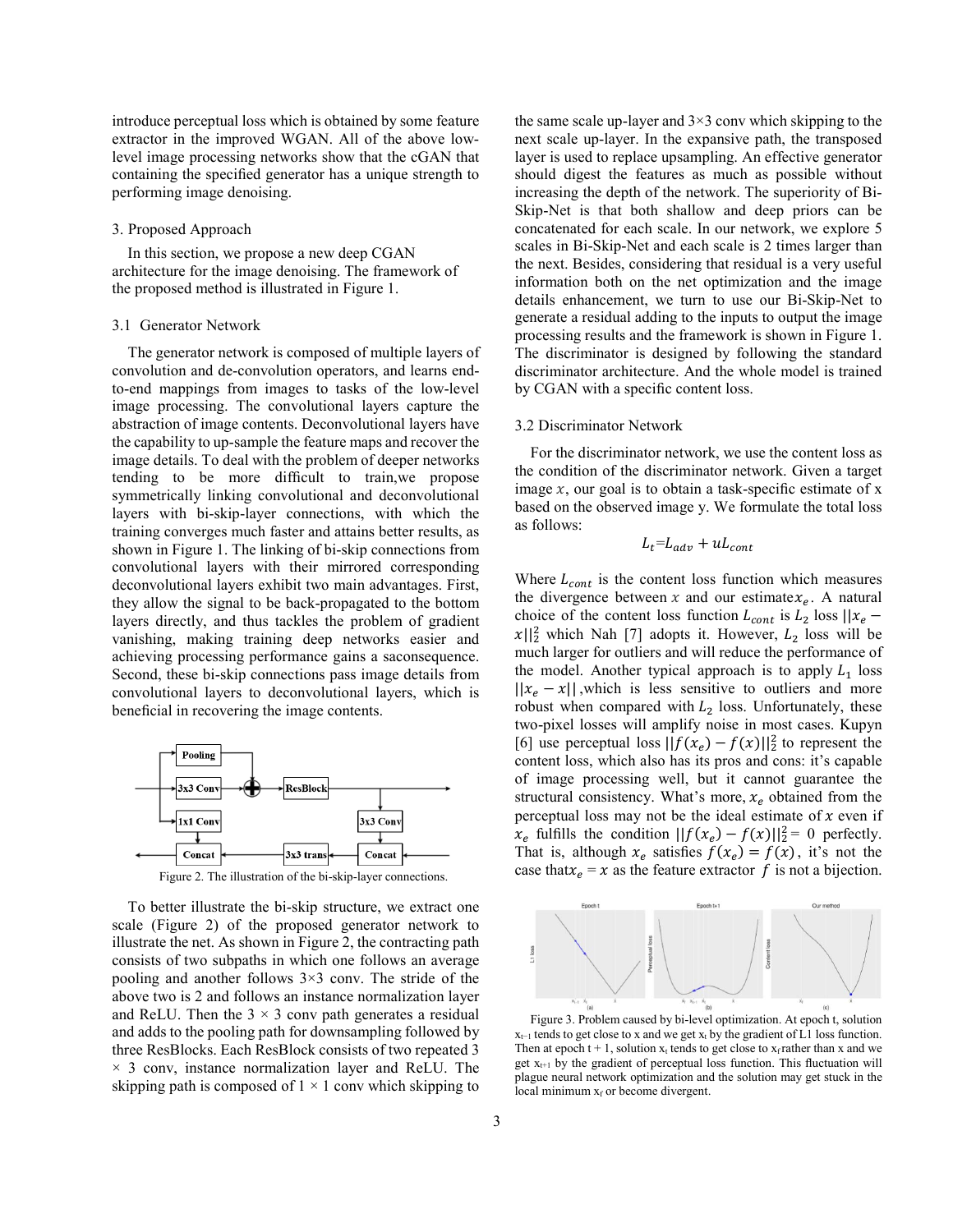First, we apply a bi-level optimization to solve the above mentioned problem. It is known that the pixel loss can amply the image noise and that the perceptual loss cannot guarantee the structure consistency. It means that both of the two losses are non-identical with each other under the condition that the image must be identical with the image processing result. Thus, we propose a bi-level optimization to constrain the loss to satisfy the condition. Specifically, we make the two-level losses to interact with each other. The pixel loss can promote the perceptual loss tend to the condition and avoid the structure inconsistency. And the perceptual loss in turn to restrict the applied image noise. To balance the effects of the two losses, we normalize them to the same magnitude. The optimization consists of two steps that are base model training with MSE loss and the bilevel loss interaction. In the beginning, only the MSE is used as the content loss for the divergence between the input and the output is big in initial iterations. After some iterations, we turn to apply the bi-level loss interaction.  $L_1$ loss is identical with MSE loss in value space and it has the ability to contract the noise space. Thus, we use  $L_1$  loss and the perceptual loss to interact with each other. However, it may cause a serious problem for gradient-based optimization. As shown in Figure3(a) and  $(b)$ (here we illustrate with a one-dimensional signal), the interaction of  $L_1$  loss and perceptual loss actually plagues the optimization and the solution may get stuck in the local minimum  $x_f$  or become divergent. Although  $x_f$ sperceptual loss is zero, it has high cost in fact considering the pixel level divergence between  $x_f$  and x, which poses a<br>serious problem for gradient-based optimization gradient-based optimization algorithms.

 Having considered the above issues, we innovatively propose another multi-objective optimization framework and formulate our content loss by combining  $L_1$  loss and perceptual loss together:

$$
L_{cont} = \alpha ||x_e - x|| + \beta ||f(x_e) - f(x)||_2^2
$$

where  $\alpha$  and  $\beta$  are coefficients used to unify the magnitudes. To remain the similarity of content, pixel level loss and feature level loss both matters and sometimes they will conflict with each other: pixel level loss always amplifies image noise and damages the features of the image, while feature level loss could not guarantee the structure consistency in pixel level. Based on this motivation, our multi objective optimization is capable to obtain a trade-off between pixel level and feature level. What's more, as shown in Figure3(c), the local minimum  $x_f$ is eliminated and there exist only one global optimum  $x$  by combining  $L_1$  loss and perceptual loss together.

For the sake of the significant part that the content loss plays in the training process where its gradient induces the direction of optimization, we have separated it from the total loss to discuss so far. The above-mentioned inducement to remain the similarity of the images' content is consistent with the direction of the adversarial loss which encourages the network to prefer solutions that reside on the manifold of images by trying to fool the discriminator network. In other words, the adversarial loss and the content loss supplement each other.

#### 4. Experiments

For the experiments, we implement tasks for image denoising. The experiments have been performed on a desktop with i7-6700K CPU and NVIDIA GTX-1080 GPU. The experimental results are illustrated as follows.

## 4.1 Image Denosing

We evaluate the performance of our proposed network against several state-of-the-art mixed noise removal methods. We use BSD400 [8] for training and apply BSD68 and 12 commonly used images for testing. To generate mixed noise, two main types of mixed noise were considered: 1)  $AWGN + SPN$  and 2)  $AWGN + RVIN$ . We choose four state-of-the-art methods for comparison: MBM3D (BM3D coupled with median filter) [9], the  $l_1 - l_0$ [10], and the WJSR [11] for comparison. The source codes of all compared methods are downloaded from the authors' websites. To evaluate the visual quality of the reconstructed images, Peak Signal to Noise Ratio (PSNR) and visual information fidelity (VIF)[12] are calculated to evaluate the visual quality. We apply  $l_2$  commonly used images in our experiments. For  $AWGN + SPN$ , the AWGN with noise levels  $\sigma$  = 10,30 mixed with SPN with noise densities  $ρ$  =  $20\%, 40\%$  were considered. For AWGN + RVIN, the AWGN with noise levels  $\sigma$  = 15,25 mixed with RVIN with noise densities  $\rho = 25\%, 45\%$  were considered. Tables 1 and 2 present the PSNR values of all these methods for all the tested images. These images are corrupted by the AWGN +  $SPN$  or  $AWGN + RVIN$  respectively. The best metrics calculated are marked in bold. As shown in tables 3 and 4, our proposed method achieves much higher PSNR values than other methods in most cases. The average values of PSNR of our method is also the highest.

Visual comparisons of denoising results are shown in Figure 4 and Figure 5. The proposed method can produce more clearly results.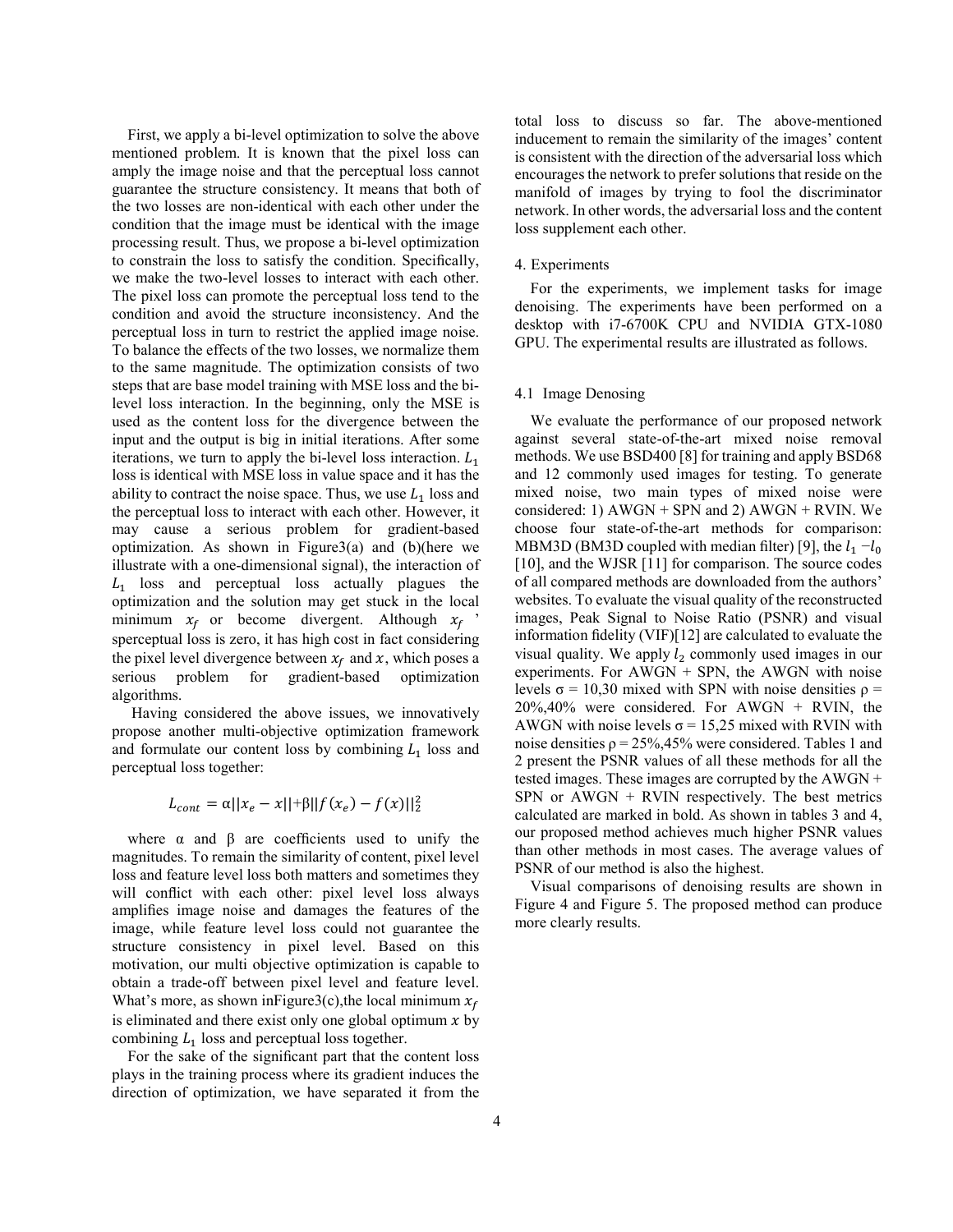|          |        | $\sigma = 10$     |             |             |       | $\sigma = 30$ |             |             |       |
|----------|--------|-------------------|-------------|-------------|-------|---------------|-------------|-------------|-------|
| Image    | $\rho$ | BM <sub>3</sub> D | $l_1 - l_0$ | <b>WJSR</b> | Ours  | $M-BM3D$      | $l_1 - l_0$ | <b>WJSR</b> | Ours  |
| lena     | 20%    | 32.97             | 35.44       | 36.12       | 36.45 | 28.93         | 30.27       | 30.97       | 31.61 |
|          | 40%    | 29.42             | 34.58       | 35.08       | 35.44 | 26.74         | 28.98       | 29.57       | 29.78 |
| barbara  | 20%    | 24.07             | 31.37       | 32.28       | 33.42 | 23.28         | 26.66       | 27.13       | 27.68 |
|          | 40%    | 23.28             | 29.41       | 31.19       | 31.93 | 22.29         | 25.65       | 25.89       | 26.60 |
| boat     | 20%    | 28.00             | 31.23       | 31.94       | 33.19 | 25.70         | 27.04       | 27.54       | 28.34 |
|          | 40%    | 25.19             | 30.20       | 30.81       | 31.97 | 23.98         | 26.19       | 26.56       | 27.54 |
| bridge   | 20%    | 24.49             | 27.17       | 27.68       | 29.50 | 23.04         | 23.82       | 24.00       | 24.81 |
|          | 40%    | 22.61             | 26.22       | 26.43       | 27.70 | 21.89         | 23.08       | 23.29       | 24.17 |
| couple   | 20%    | 27.72             | 31.05       | 31.77       | 33.16 | 25.48         | 26.91       | 27.35       | 28.06 |
|          | 40%    | 24.96             | 29.99       | 30.58       | 31.85 | 23.78         | 26.13       | 26.29       | 27.36 |
| house    | 20%    | 35.91             | 37.38       | 37.95       | 38.37 | 31.17         | 32.28       | 33.42       | 33.86 |
|          | 40%    | 32.52             | 36.83       | 37.26       | 37.57 | 28.35         | 30.54       | 31.65       | 32.68 |
| F16      | 20%    | 30.23             | 32.94       | 33.94       | 35.30 | 27.25         | 28.52       | 29.15       | 29.80 |
|          | 40%    | 26.70             | 32.15       | 32.91       | 33.93 | 25.12         | 27.14       | 27.85       | 28.60 |
| peppers  | 20%    | 31.18             | 32.69       | 33.03       | 34.56 | 28.27         | 29.18       | 29.62       | 30.64 |
|          | 40%    | 28.82             | 31.96       | 32.36       | 33.28 | 26.37         | 28.14       | 28.77       | 29.73 |
| pentagon | 20%    | 27.32             | 29.88       | 30.33       | 30.40 | 25.40         | 26.09       | 26.12       | 26.20 |
|          | 40%    | 25.61             | 28.77       | 29.20       | 29.31 | 24.12         | 25.55       | 25.59       | 25.25 |
| hill     | 20%    | 28.94             | 31.63       | 32.04       | 32.95 | 26.67         | 27.70       | 27.97       | 28.55 |
|          | 40%    | 27.00             | 30.72       | 30.99       | 31.90 | 25.19         | 26.87       | 27.04       | 27.76 |
| baboon   | 20%    | 25.74             | 28.92       | 31.00       | 31.13 | 23.54         | 25.20       | 25.43       | 25.51 |
|          | 40%    | 22.89             | 27.38       | 29.24       | 29.30 | 22.13         | 24.26       | 24.46       | 24.51 |
| man      | 20%    | 28.73             | 31.20       | 31.75       | 33.33 | 26.36         | 27.15       | 27.47       | 28.31 |
|          | 40%    | 26.47             | 30.41       | 30.63       | 32.04 | 24.76         | 26.34       | 26.54       | 27.63 |
| Average  | 20%    | 28.78             | 31.74       | 32.49       | 33.48 | 30.90         | 27.57       | 28.01       | 28.61 |
|          | 40%    | 26.29             | 30.72       | 31.39       | 32.19 | 24.56         | 26.57       | 26.96       | 27.63 |

Table 1. Comparison pf restoration results in PSNR for images corrupted byAWGN+SPN

Table 2. Comparison pf restoration results in PSNR for images corrupted byAWGN+SPN

|          |        | $\sigma = 15$            |             |             |       | $\sigma = 25$ |             |             |       |
|----------|--------|--------------------------|-------------|-------------|-------|---------------|-------------|-------------|-------|
| Image    | $\rho$ | $\overline{\text{BM3D}}$ | $l_1 - l_0$ | <b>WJSR</b> | Ours  | $M-BM3D$      | $l_1 - l_0$ | <b>WJSR</b> | Ours  |
| lena     | 25%    | 29.79                    | 29.95       | 31.91       | 32.31 | 26.59         | 26.08       | 28.46       | 29.05 |
|          | 45%    | 22.62                    | 26.25       | 28.47       | 29.52 | 20.15         | 23.26       | 25.61       | 27.71 |
| barbara  | 25%    | 23.79                    | 24.02       | 24.37       | 24.89 | 22.78         | 22.46       | 23.24       | 24.13 |
|          | 45%    | 21.45                    | 22.44       | 23.07       | 23.97 | 18.26         | 21.11       | 22.39       | 24.00 |
| boat     | 25%    | 27.08                    | 26.86       | 27.60       | 28.87 | 24.06         | 24.45       | 25.36       | 26.12 |
|          | 45%    | 22.88                    | 24.58       | 25.58       | 25.87 | 19.53         | 22.57       | 23.91       | 25.19 |
| bridge   | 25%    | 23.83                    | 24.19       | 24.21       | 24.38 | 21.80         | 22.64       | 22.65       | 22.91 |
|          | 45%    | 20.72                    | 23.37       | 22.60       | 23.86 | 18.45         | 20.90       | 21.40       | 22.48 |
| couple   | 25%    | 26.72                    | 26.78       | 27.43       | 28.96 | 23.91         | 24.37       | 25.18       | 25.56 |
|          | 45%    | 23.00                    | 24.46       | 25.38       | 25.95 | 19.45         | 22.50       | 23.65       | 24.12 |
| house    | 25%    | 31.54                    | 31.06       | 34.45       | 34.98 | 28.68         | 26.72       | 31.13       | 32.53 |
|          | 45%    | 23.31                    | 27.33       | 30.74       | 31.77 | 20.99         | 24.13       | 27.76       | 29.07 |
| F16      | 25%    | 28.12                    | 28.53       | 29.92       | 30.45 | 24.87         | 25.29       | 27.12       | 28.36 |
|          | 45%    | 21.63                    | 25.21       | 26.82       | 29.37 | 19.29         | 22.49       | 24.49       | 26.10 |
| peppers  | 25%    | 28.95                    | 28.90       | 30.30       | 31.03 | 26.60         | 25.71       | 28.04       | 28.97 |
|          | 45%    | 23.07                    | 25.98       | 27.71       | 29.13 | 20.64         | 23.22       | 25.53       | 27.05 |
| pentagon | 25%    | 26.14                    | 26.36       | 26.55       | 26.41 | 24.65         | 24.21       | 24.82       | 24.89 |
|          | 45%    | 24.69                    | 25.04       | 25.45       | 25.56 | 21.97         | 23.05       | 23.90       | 24.03 |
| hill     | 25%    | 27.75                    | 27.74       | 28.52       | 28.97 | 25.59         | 25.08       | 26.30       | 27.32 |
|          | 45%    | 23.24                    | 25.53       | 26.71       | 26.97 | 20.73         | 22.98       | 24.84       | 25.52 |
| baboon   | 25%    | 25.44                    | 25.83       | 25.86       | 26.37 | 22.30         | 23.09       | 23.23       | 23.98 |
|          | 45%    | 22.93                    | 23.75       | 24.01       | 24.71 | 20.11         | 21.98       | 22.15       | 22.74 |
| man      | 25%    | 27.51                    | 27.44       | 28.22       | 28.95 | 25.02         | 24.83       | 25.95       | 27.03 |
|          | 45%    | 23.22                    | 25.26       | 26.27       | 27.71 | 20.62         | 22.96       | 24.42       | 25.03 |
| Average  | 25%    | 27.22                    | 26.47       | 28.28       | 28.88 | 24.74         | 24.58       | 25.96       | 26.74 |
|          | 45%    | 22.73                    | 24.93       | 26.07       | 27.03 | 20.02         | 22.60       | 24.17       | 25.25 |